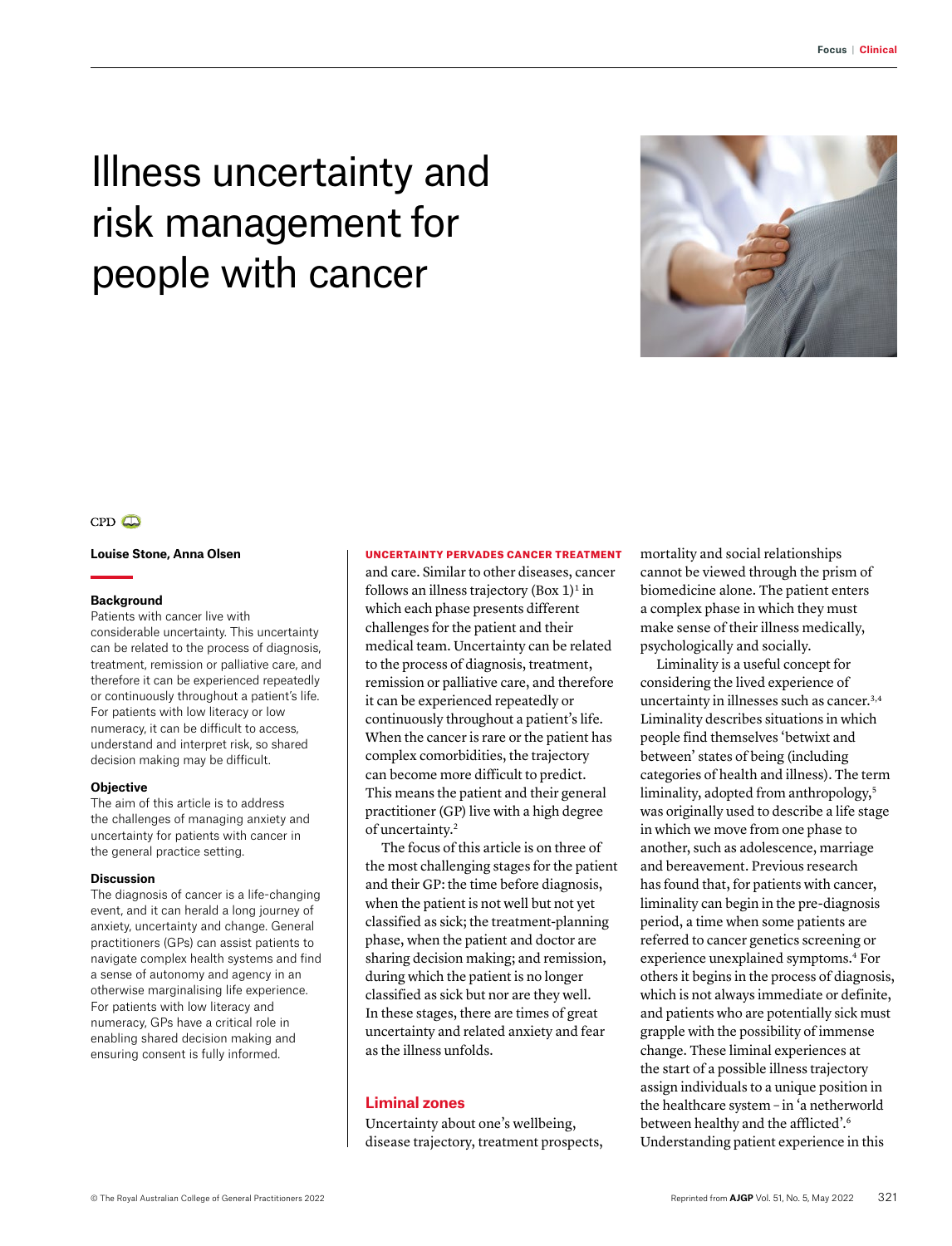## **Box 1. Cancer illness trajectories**

Annika, aged 40 years, is a woman who has been diagnosed with breast cancer after a routine mammogram. Because breast cancer is a common disease, there are clear management guidelines, and the diagnostic and treatment planning stages are relatively brief. Annika will have access to clear information about treatment pathways, good estimates of prognosis and multiple sources for lived experience narratives to understand her treatment course.

Marita, aged 40 years, is a woman with a history of lupus, moderate renal failure, depression and adrenal cancer. Her diagnostic phase is protracted because of the difficulties involved in detecting cancer with non-specific symptoms in the context of an existing multisystem disease. Her treatment planning will also be more complex than Annika's. Marita is unlikely to have clear information available about her treatment options, good estimates of prognosis or lived experience narratives to understand her treatment course, and she will therefore need to tolerate a higher level and longer period of uncertainty.

#### **Annika's illness trajectory**



way can assist healthcare professionals in supporting their patients during these uncertain times.

While one might assume that remission resolves the experience of liminality, research suggests that feelings of uncertainty are sustained among cancer survivors.<sup>3,7,8</sup> As well as dealing with therapy side effects, medical surveillance and bodily changes, survivors exist in a state of change and potential change. Fear of relapse combined with a realigned sense of self and altered social relationships can extend the lived experience of liminality long after treatment is finished.

A small body of research has examined the experiences of individuals doubly affected by the experience of liminality. For example, cancer as an adolescent

has been described as a 'navigation of two compounding transitional periods'.9 Already in the liminal period between childhood and adulthood, adolescent patients with cancer experience the overlapping liminal state of illness. As these liminal states exacerbate and disrupt one another, being in a dual state of liminality can impede the young person's ability to progress through either experience.

Importantly, a number of authors remind us that the liminality need not always be negative, as not all change is necessarily deleterious. For example, Thompson describes the distress that comes with being 'in-between' as well as the personal growth people experience as they traverse a cancer diagnosis.<sup>10</sup> Illness and its provisional nature can inspire and encourage change that is experienced as positive. Indeed, early work on the concept of liminality refers to a 'stage of reflection' where 'the reformulation of old elements in new patterns' occurs.<sup>11</sup>

One aspect of the healthcare professional's role is to help patients at liminal stages integrate their past, present and future into a new sense of self. Acknowledging this transformation and marked change in identity can assist patients to generate meaning from their health crisis.

## **Managing diagnostic uncertainty**

In the early stages of diagnosis, there is a period in which both the doctor and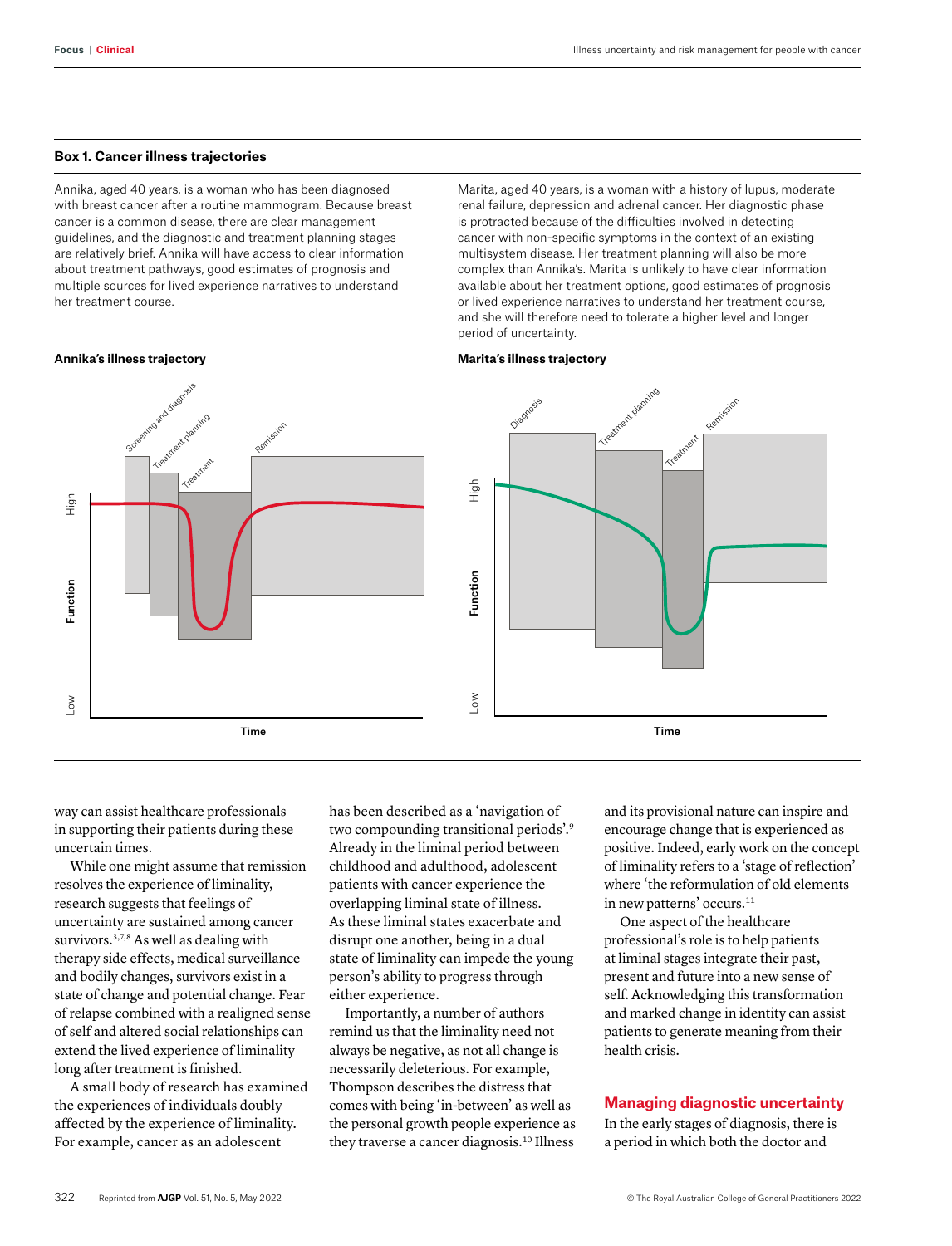the patient live with deep uncertainty. In some cancers, this stage can be prolonged, particularly with cancers that present with common symptoms (eg cough and lung cancer, or back pain and multiple myeloma).12 There is also uncertainty when cancers have a long period during which people are 'at risk' before developing cancer (eg the progression of chronic myeloid leukaemia to its acute phase, or the latency period between exposure to asbestos and the development of mesothelioma). During this period, it is understandable that patients can feel isolated and vulnerable.

For the doctor, one important aspect of the diagnostic phase is harm minimisation, helping to navigate the risks of investigation against the risk of 'missing something important'. Theoretically, clinicians know that healthcare occurs within a world of uncertainty. However, living with this uncertainty is difficult, and there is an art to sharing this ambiguity with patients.<sup>13</sup> There is a fine balance between maintaining openness and honesty about the uncertain nature of medical work, and losing a patient's trust. Trust diminishes with prolonged uncertainty and, as uncertainty is a common feature of the cancer trajectory, the GP's capacity to manage care and the patient relationship can become more complex the longer uncertainty persists.14

## **The role of health numeracy and literacy in patient-centred care**

As doctors, it is easy to overestimate the literacy and numeracy of our patients. In Australia, only 50% of people who leave school in year 10 have sufficient literacy to cope with everyday tasks.15 Patients with low literacy may have significant difficulty completing admission requirements, understanding medication instructions or reading information material, all of which can have a serious adverse impact on their health and safety.16 In a recent national health survey, only 11% of people strongly agreed that they could identify reliable sources of health information, while 17% of people disagreed or strongly disagreed.<sup>17</sup> Low literacy is more common in disadvantaged populations,

especially in Aboriginal and Torres Strait Islander communities.<sup>16</sup> Health literacy<sup>18</sup> encompasses the 'cognitive and social skills to gain access to, understand, and use information to promote and maintain good health'.19 Cancer involves a new and complex vocabulary and a bewildering exposure to complex health systems at a time when patients are vulnerable, anxious and unwell.

The complexity of risk – including the process of interpreting it and making decisions – also requires numeracy skills. While mathematics teaching is compulsory until year 10 in Australia, mastery of concepts such as probability, chance and data interpretation cannot be assumed. In a study of the US and German populations, approximately 20% of participants could not say which of the following numbers represents the biggest risk of getting a disease: 1%, 5%, or 10%. Almost 30% could not answer whether one in 10, one in 100 or one in 1000 represents the largest risk, and almost 30% of the study participants in both countries could not express 20 out of 100 as a percentage.<sup>20</sup> Health professionals may have difficulty interpreting complex risk statistics as well, and this affects their ability to communicate effectively.<sup>21</sup>

Not every patient will interpret information in the same way, but there are some general principles to assist health professionals in communicating effectively. Absolute risk is more easily understood than relative risk, and number needed to treat statistics are often poorly understood.21 Visual displays of data seem to improve understanding, with icon arrays and bar graphs showing equal efficacy.21 Box 2 shows an icon array developed using an online method of generating visual representations of risk.

People with low literacy and numeracy experience considerable shame and are unlikely to volunteer these difficulties to health professionals.<sup>22</sup> GPs are in an ideal position to check a patient's understanding of their condition, their treatment regimen and their decision making. A simple question such as, 'Cancer can be confusing and overwhelming. Can you tell me what the oncologist has told you about your condition?' can allow

patients the opportunity to express their confusion and ask clarifying questions in a safe environment. Practice nurses can help in this process, particularly checking a patient's understanding of their medication regimen and future appointments.

# **Managing uncertainty across the illness trajectory**

During the diagnostic, treatment planning and remission phases, patients and their families can be troubled by anxiety and uncertainty and may have difficulty coping.4 Strategies for coping are described in Box 3 and can be adapted for all phases of the cancer trajectory.

Uncertainty can begin before diagnosis, at the screening stage. For patients at high risk of cancer (eg those with Lynch syndrome), complex surveillance regimens can lead to chronic anxiety.<sup>23,24</sup> In essence, these patients are trapped in a permanent liminal zone: not sick, but unwell because of their permanent 'at risk' status.25 For patients at high risk, it is essential that barriers to surveillance (eg access and cost of colonoscopy) are addressed through advocacy and there is a clear plan for ongoing screening. Patients also benefit from learning to manage their risks via online information platforms, meeting with family members and discussing strategies for surveillance and anxiety management, and sharing knowledge and experience with others through social media.26 Addressing lifestyle issues that predispose them to heightened cancer risk brings a sense of empowerment. These strategies help patients regain a sense of control over their bodies and their futures.

At diagnosis, a person's identity forcibly undergoes transformation,<sup>27</sup> with some writers suggesting that the assumption of an identity as 'a cancer patient' is likely to be permanent, even with recovery.<sup>28</sup> The moment of diagnosis is 'marked by disorientation, a sense of loss and of loss of control, and a sense of uncertainty'.28 Patients describe surrendering their bodies, their autonomy and their agency to the medical system. Many lose their social connections and become profoundly isolated when friends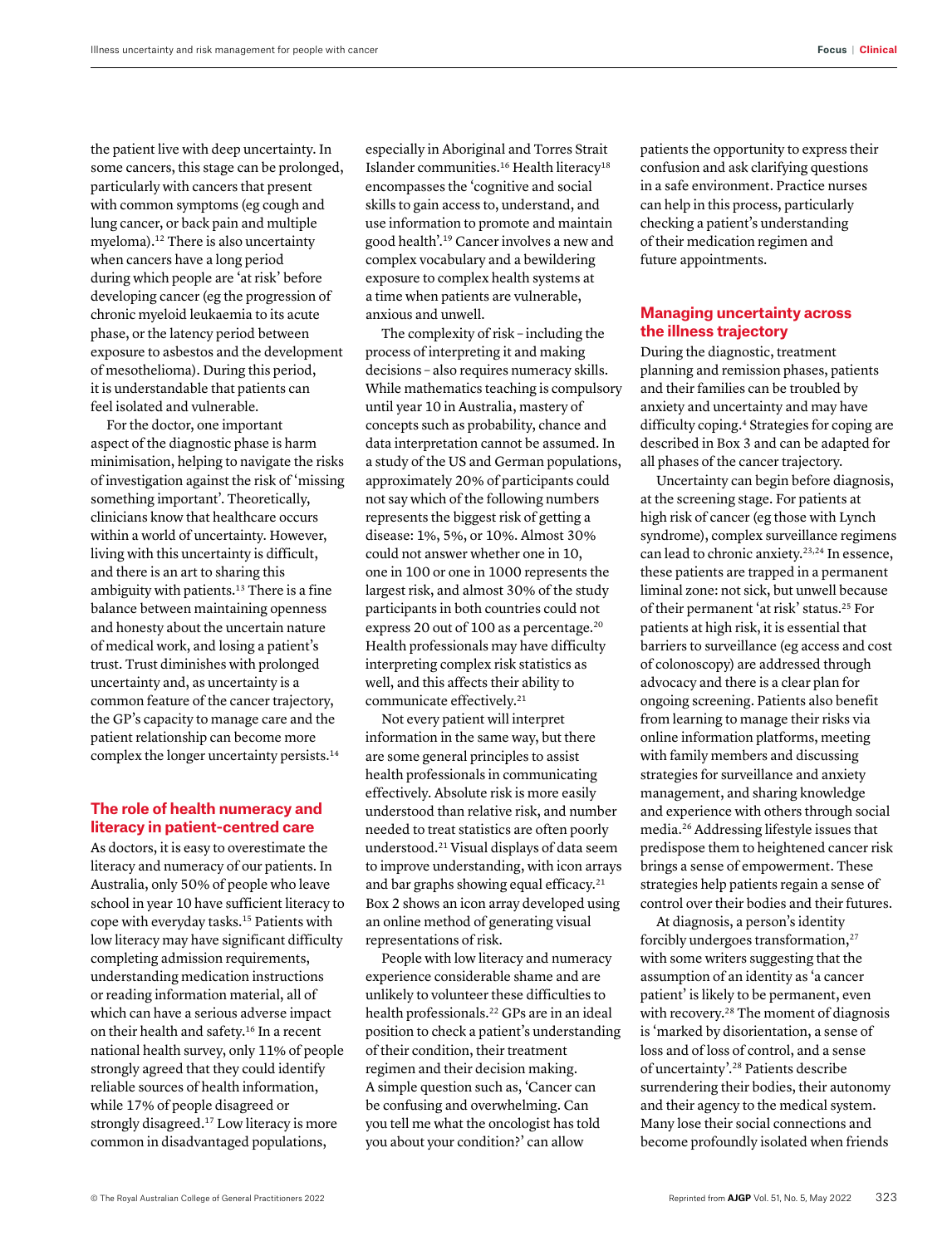and family are unable to cope with the world of illness.28

Support groups and peer support workers offer an important service in this space, helping patients with the biographical work of reclaiming and reshaping their identities in the wake of the trauma of serious illness.29 Frank writes that those who are ill 'need to become storytellers in order to recover the voices that illness and its treatment

often take away'.30 After the acute stage of diagnosis and treatment, GPs can also help patients by encouraging them to talk about their experiences and articulate their vision of recovery.

During remission, patients regain their autonomy and agency but are often unable to regain their pre-cancer sense of self. That is, the liminality of their experience changes but does not resolve. There is a sense of 'relentless vigilance'

# **Box 2. Coping strategies**

Coping strategies include four distinct categories, each with their own focus.<sup>35</sup>

#### **Appraisal**

Appraisal focuses on how a person perceives the threat posed by their illness and how they understand their capacity to cope. Different patients will appraise the same diagnosis differently: one patient may see breast cancer as inevitably fatal; another will see it as an acute illness with a painful but inevitable recovery. People also differ in their sense of their own capacity to cope. While one patient may be confident that they have the financial, social, emotional and physical resources to manage their illness, another patient may be overwhelmed by the prospect and feel completely unable to manage.

Appraisal strategies help patients to accurately and realistically understand the threat their illness poses and their ability to cope, given the support they are likely to receive. These strategies involve education, with a clear description of the likely course of the disease and the treatment plan. Accurate appraisal is supported by written information, lived experience stories, peer support and time to ask questions with the relevant clinical team to address concerns. General practitioners may need to help their patients recognise their own strengths by reminding them of previous situations that they have managed well.

## **Problem solving**

Problem solving involves managing practical issues, such as appointments, financial concerns, work and the management of treatment regimens.

Problem-solving strategies include helping patients prioritise; coordinating care; supporting patients with their administrative needs, such as work certificates; and discussing potential solutions to personal needs, such as parenting responsibilities.

#### **Emotion-focused coping**

Emotion-focused coping includes managing the distress associated with uncertainty, fear, pain and disability.

Emotion-focused strategies include positive strategies, such as exercise, social support, empathic connection with an appropriate healthcare provider, peer support and physical therapies, such as massage. Negative strategies also need to be managed. These include substance misuse, including misuse of prescribed medication, and other unhelpful behaviours.

#### **Meaning-focused coping**

Meaning-focused coping is used when appraisal, problem-solving and emotion-focused coping strategies are exhausted or inappropriate. These strategies are used when patients are coping by just getting through the days, one at a time.

Meaning-focused strategies include:

- distraction, such as visiting a pleasant place, watching a movie or attending a sporting event
- connection, such as visiting friends or family, or attending a social or peer group
- self-efficacy, such as participating in a work meeting, completing a piece of schoolwork or learning a new skill, such as a craft activity.

and ongoing anxiety as patients scan their bodies for recurrence and treatable symptoms.31 The person they expected to be, and the life course they expected to follow, are gone; the new identities they have adopted are unfamiliar and often frightening. Re-engaging with the world of home and work can be challenging as the familiar becomes strange and social relationships become uncomfortable. GPs can provide a consistent and ongoing therapeutic relationship to enable honest and open discussion about the challenging task of reshaping identity and lifestyle.

Some patients live with progressive disease, understanding that their chance of cure is low at diagnosis. Uncertainty pervades every part of their lives during this phase of illness. The continual oscillations between illness, treatment and recovery undermine their ability to adjust and adapt.31 For the GP, there is an opportunity to support the patient's sense of identity and remind them of their values, skills and personal attributes while providing a consistent partnership throughout the course of the illness.

Throughout the trajectory, the risk of comorbid depression, anxiety and post-traumatic stress disorder is high.32 One of the great strengths of general practice is the life experience obtained by caring for patients across their life course. GPs are familiar with pain, suffering, death and fear, and it is these experiences that enable them to have open and honest conversations with patients with cancer who are trying to make sense of their experiences and plan their recoveries.<sup>33</sup> GPs can also detect and manage common mental health comorbidities, such as anxiety and depression, within an existing trusted relationship. However, there is evidence that detecting and managing mental illness in patients with physical disease is improved if screening tools are used, particularly with underserved patient populations.<sup>34</sup>

## **Conclusion**

The diagnosis of cancer is a life-changing event that can herald a long journey of anxiety, uncertainty and change. Special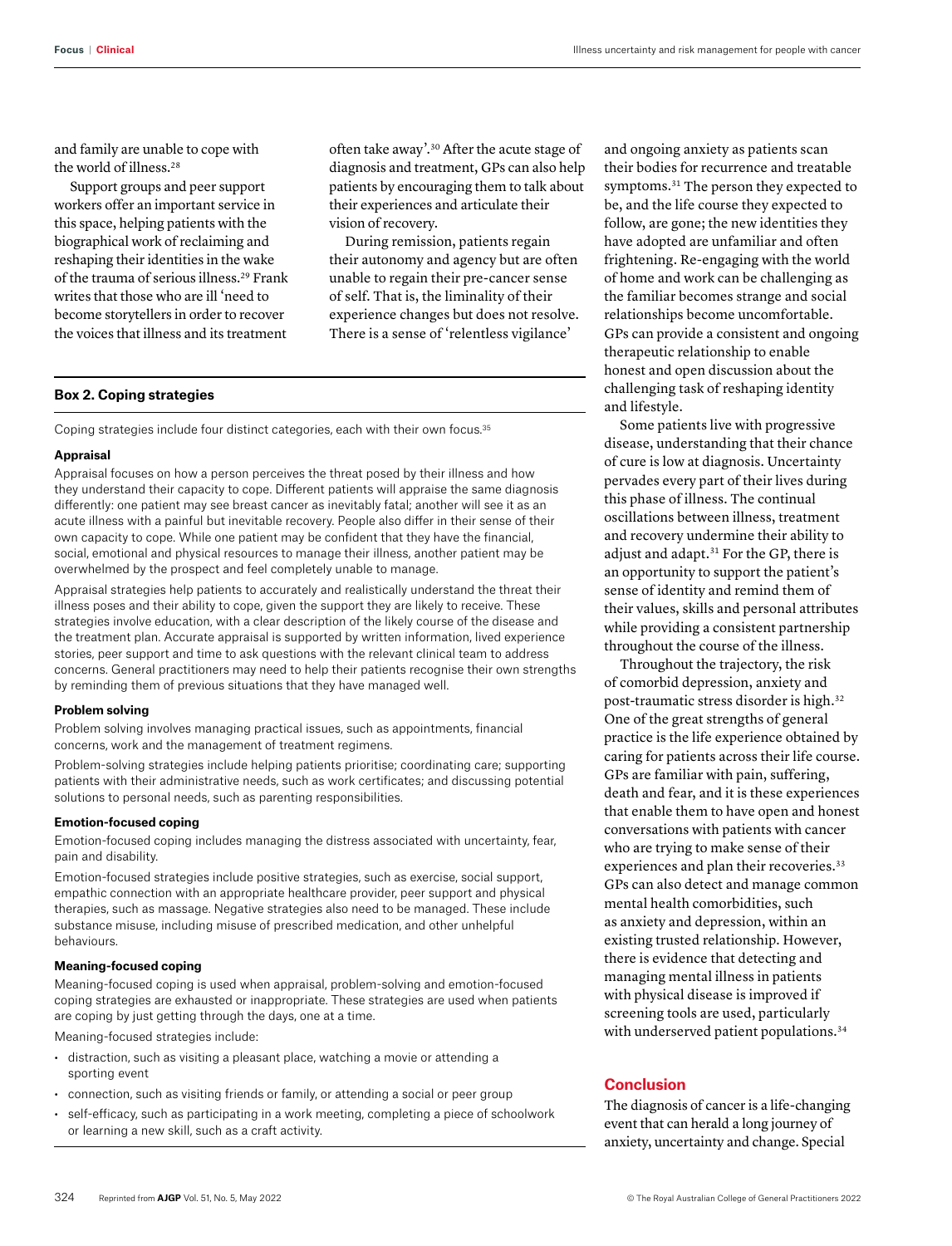# **Box 3. Presenting decision-making material to patients with low literacy and numeracy**

An example using a Cate's plot,<sup>36</sup> a method of visualising data, from Wong et al's study of survival for elderly men with prostate cancer with and without active treatment.<sup>37</sup> Graphs are constructed using Cate's online tools, inserting the control group mortality rate, relative risk, confidence intervals and duration of trial.

# **Control group risk**





consideration should be given to the patient's life stage and social context in order to help them navigate the complex system of care. More than providing patients with information, it is important that GPs assist patients to interpret their situation and find a sense of power, autonomy and agency in an otherwise marginalising life experience.

# **Key points**

Good outcome

Bad outcome

- **•** Liminal zones are times at which patients are stuck between wellness and illness, which can be unpleasantly uncertain.
- **•** Prolonged uncertainty can cause strain on the therapeutic relationship.
- **•** GPs have an important role in supporting coping.

**•** Patients with low literacy or numeracy can have difficulty making informed decisions and may need the support of their GPs to help them interpret data.

## **Authors**

Louise Stone MBBS, BA, GDFamMed, MPH, MQHR, MSHCT, PhD, FRACGP, FACRRM, FASPM, Associate Professor, Social Foundations of Medicine Group, Australian National University, Canberra, ACT

Anna Olsen BSc/BA (Hons), PhD, Associate Professor, Social Foundations of Medicine Group, Australian National University, Canberra, ACT

Competing interests: None.

Funding: None.

Provenance and peer review: Commissioned, externally peer reviewed.

Correspondence to: louise.stone@anu.edu.au

#### **References**

- 1. Corbin JM. The Corbin and Strauss Chronic Illness Trajectory model: An update. Sch Inq Nurs Pract 1998;12(1):33–41.
- 2. Wiener CL, Dodd MJ. Coping amid uncertainty: An illness trajectory perspective. Sch Inq Nurs Pract 1993;7(1):17–31.
- 3. Blows E, Bird L, Seymour J, Cox K. Liminality as a framework for understanding the experience of cancer survivorship: A literature review. J Adv Nurs 2012;68(10):2155–64. doi: 10.1111/j.1365- 2648.2012.05995.x.
- 4. Dauphin S, Van Wolputte S, Jansen L, De Burghgraeve T, Buntinx F, van den Akker M. Using liminality and subjunctivity to better understand how patients with cancer experience uncertainty throughout their illness trajectory. Qual Health Res 2020;30(3):356–65. doi: 10.1177/1049732319880542.
- 5. Van Gennep A. The rites of passage. Chicago, IL: University of Chicago Press, 2019 (1909).
- 6. Scott S, Prior L, Wood F, Gray J. Repositioning the patient: The implications of being 'at risk'. Soc Sci Med 2005;60(8):1869–79. doi: 10.1016/j. socscimed.2004.08.020.
- 7. Crouch M, McKenzie H. Social realities of loss and suffering following mastectomy. Health 2000;4(2):196–215. doi: 10.1177/136345930000400204
- 8. McKenzie H, Crouch M. Discordant feelings in the lifeworld of cancer survivors. Health 2004;8(2):139–57. doi: 10.1177/1363459304041067.
- 9. Marshall S, Grinyer A, Limmer M. Dual liminality: A framework for conceptualizing the experience of adolescents and young adults with cancer. J Adolesc Young Adult Oncol 2019;8(1):26–31. doi: 10.1089/jayao.2018.0030.
- 10. Thompson K. Liminality as a descriptor for the cancer experience. Illn Crisis Loss 2007;15(4):333–51. doi: 10.2190/IL.15.4.d.
- 11. Turner V. Betwixt and between: The liminal period in rites de passage. In: The forest of symbols: Aspects of Ndembu ritual. Ithaca, NY: Cornell University Press, 1967; p. 93–112.
- Lyratzopoulos G, Wardle J, Rubin G. Rethinking diagnostic delay in cancer: How difficult is the diagnosis? BMJ 2014;349:g7400. doi: 10.1136/ bmj.g7400.
- 13. Mackintosh N, Armstrong N. Understanding and managing uncertainty in health care: Revisiting